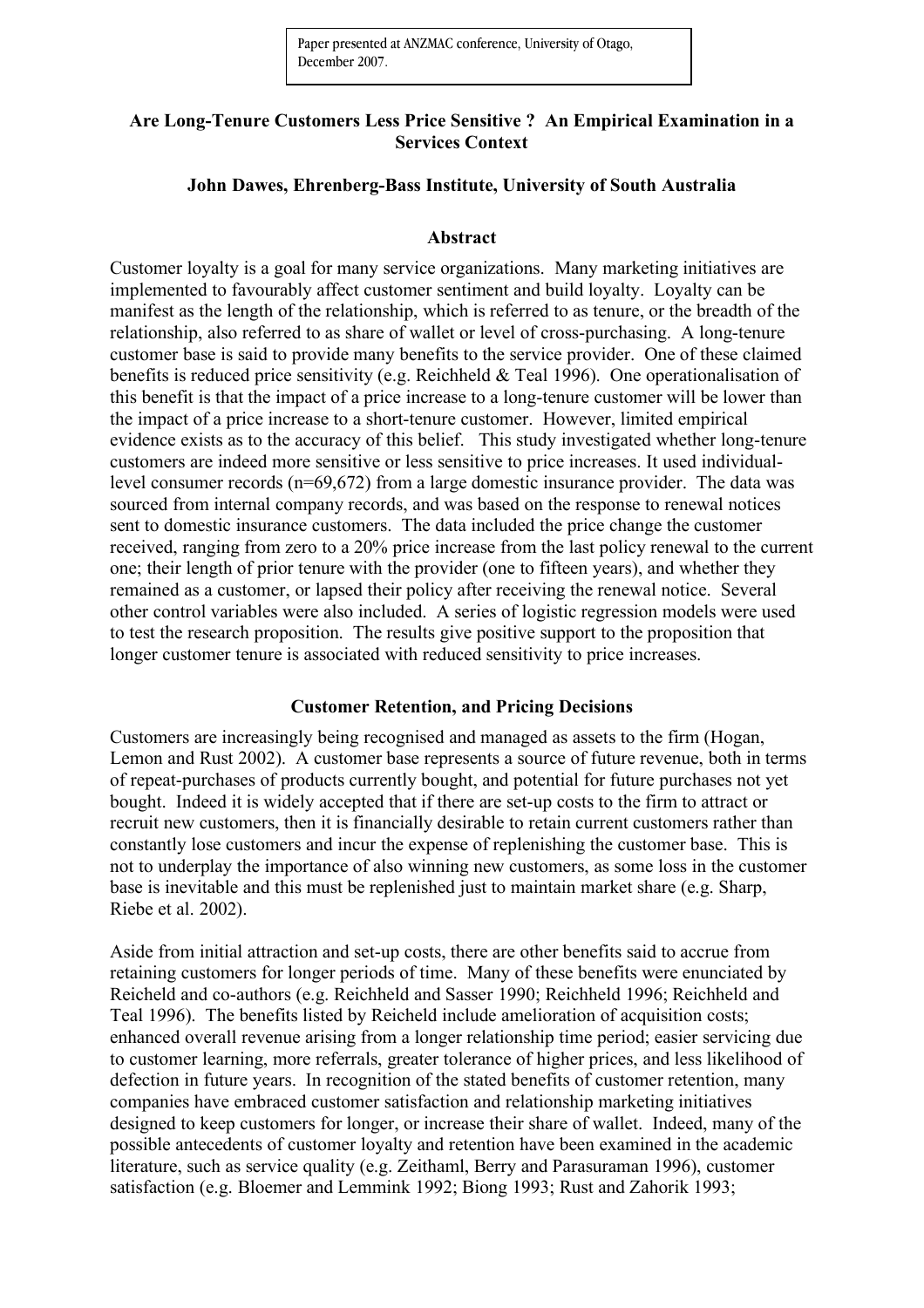Iacobucci, Grayson and Ostrom 1994; Danaher and Gallagher 1997; Patterson and Spreng 1997; Mittal and Lassar 1998; Ranaweera and Prabhu 2003) – for a recent meta-analysis see Szymanski (2001); loyalty programs (Sharp and Sharp 1997; Bolton, Kannan and Bramlett 2000), and cross-selling to raise customer switching costs and therefore customer longevity (e.g. Kamakura, Wedel et al. 2003).

Overall, such work has had a broad focus on initiatives that the firm can implement to favourably affect customer sentiment, or in some other way, make its customers more behaviourally loyal. However, it is also the case that the firm may sometimes choose to, or be forced to, do things that potentially have an unfavourable impact on customer sentiment and/or behaviour. A prime example of this is a price increase. If input costs to the firm increase, it must raise prices, otherwise margins will suffer. Naturally, one of the basic tasks of marketing in this situation is to manage this situation such that the potential impact on the customer base is minimised. However, it is still the case that price rises represent a potential threat to the establishment and maintenance of long-term customer relationships and loyalty. Furthermore, organizations have a powerful profit incentive to ensure their prices adequately reflect value, and achieve margin objectives. For example, Marn and Rosiello (1992) find that a one percent gain in price has more positive impact on bottom-line profit than a commensurate cost reduction. Likewise, in many cases price increases may be difficult to avoid for either marketers or their customers. Pricing decisions are often decided on the basis of costs (Zeithaml, Parasuraman and Berry 1985) and so flow-on effects in the form of price rises will occur if costs rise.

### **Research Question: are long-tenure customers less sensitive to price increases ?**

The question arises, what happens when a service provider raises price ? In relation to the current customer base, elementary knowledge tells us that price is inversely related to aggregate demand, so the expectation is that a price rise will cause higher levels of switching, and/or reduced levels of cross-buying among the customer base. It would use useful to know which customers are more sensitive to the price increase. One common method of classifying customers is according to their current loyalty status, for example distinguishing between short-tenure and long-tenure customers. Do these two customers groups differ in terms of their sensitivity to price increases ? The answer would be useful from a practical viewpoint as well as an advance in academic research. For marketers, pre-identification may make retention programs easier to construct; or assist in designing 'winback' programs (Stauss and Friege 1999; Thomas, Blattberg and Fox 2004). Likewise, this knowledge would be potentially valuable in brand or corporate valuation. If longer-term customers are less price sensitive, then two companies with the same number of customers but with differing average customer tenure arguably differ in monetary value.

Despite its potential importance, there is little evidence on this issue. As stated earlier, Reichheld (1996) claimed that long-term customers are less price sensitive, but offered no empirical evidence as to this claim. One notable study of this claim was Reinartz and Kumar (2000) who investigated whether longer-term customers tended to *pay less* than newer customers – and found they did not. A study by Danaher (2002) examined the impact of different *forms* of price increases among customers of a telecommunications service, but tenure was outside the scope of that study. However, a literature search found no studies that have examined whether price increases as implemented by the service provider have differential impact on long-tenure versus short-tenure customers.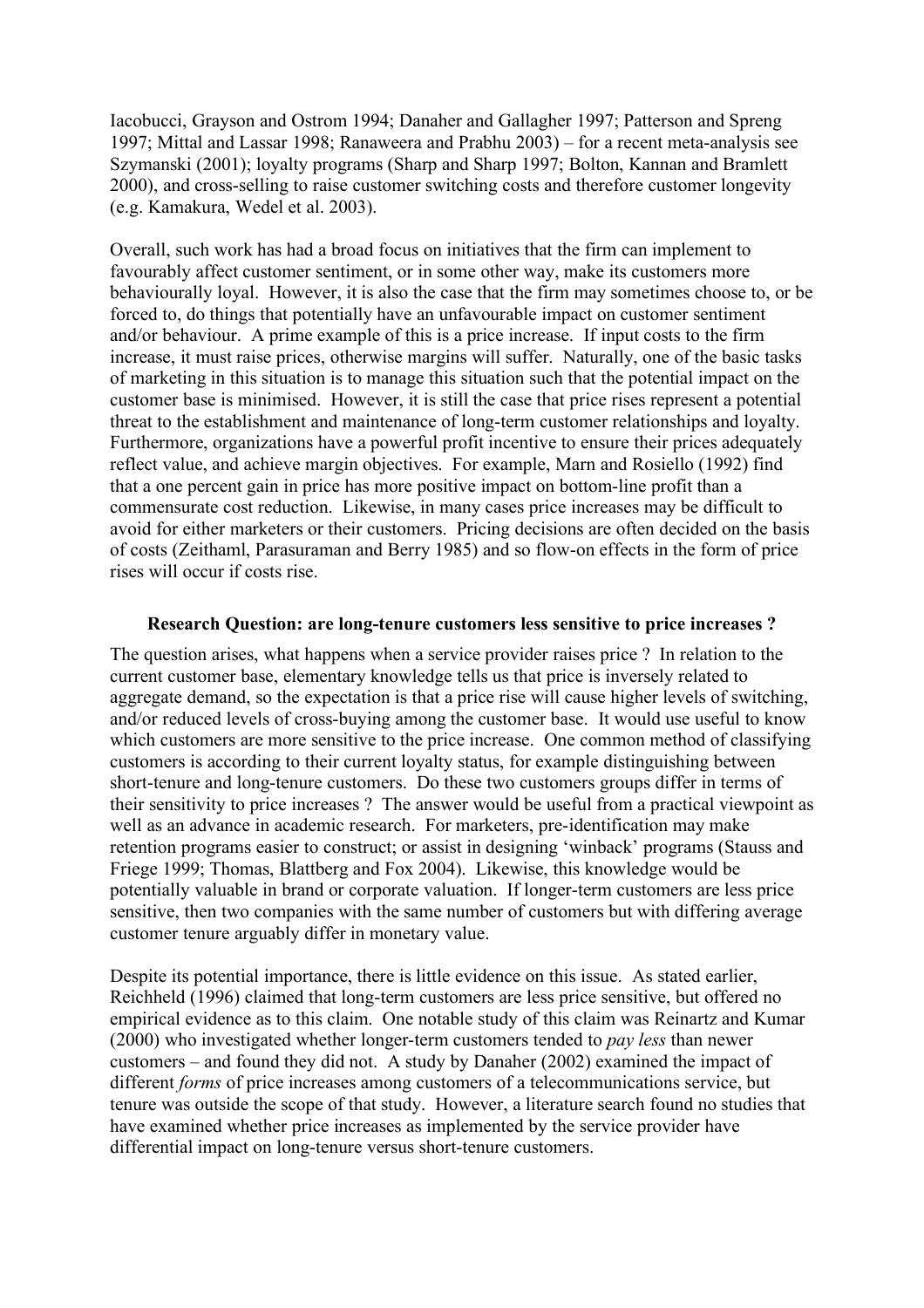Would we expect long-tenure customers to be less price sensitive, or more price sensitive, than short-tenure customers ? There are opposing arguments for this question. To begin with, it is a reasonable proposition that long-tenure customers of a provider should be less sensitive to any price increases implemented by that provider. This may be is partially a form of 'selection effect' - very price sensitive buyers presumably are more likely to migrate between providers and will have lapsed previously. Secondly, if a customer stays with a service provider for a long period, this may reflect the fact that the utility provided by the service provider is high – it offers superiority in some aspect of the product offering which dampens sensitivity to price. Third, tenure provides more opportunity to cross-sell, which can build switching costs. Conversely, from the viewpoint of perceived fairness (e.g. Homburg, Hoyer and Koschate) a long-tenure customer who receives a price increase may feel their long-term loyalty to the provider has been unrewarded and so they may be motivated to redress this by seeking alternatives. In addition, Reinartz and Kumar (2000) report evidence that long-term customers may be more 'value conscious' hence less likely to accept higher prices. Given these opposing rationale, the research question is therefore framed as nondirectional – is the effect of price increases on the odds of lapsing different for long-tenure compared to short-tenure customers ? I report on an empirical study to address this question.

#### **Empirical Study**

This study examined whether longer-term customers of a service provider exhibited different levels of price sensitivity compared to newer customers. Price sensitivity was assessed by examining the odds of not remaining as a customer (ie 'lapsing') arising from a price increase. Note that lapsing is an imperfect loyalty measure as not all lapsers have 'switched,' some merely fail to renew their annual contract. The effect of price on lapsing was compared across short-tenure customers and long-tenure customers. It utilised database information supplied by a large car insurance company. The data included information on the premium paid by the customer at their previous renewal, as well as the price indicated on an invitation to renew the premium sent one month before the policy was due to expire. From this information, the price change to the customer was calculated. Several other variables were included in the analysis as independent variables: the customer's age, whether the customer had multiple policies with the provider, the ratio of the original price paid to the coverage of the policy, and whether payment was by instalment or an annual payment. Age potentially confounds the effect of tenure because age and tenure are both time-related variables and are correlated. Its inclusion therefore clarifies the effect of tenure, while including the possible effect of age. Customers with multiple policies are likely to have a lower baseline lapsing rate, therefore this is posited to be related to the dependent variable. The ratio of the price paid by the customer to the coverage they receive is an indicator of how 'expensive' (prior to the price increase) the policy has been. Customers paying more for a given amount of coverage could be expected to have higher lapsing rates because they have a heightened economic incentive to seek alternatives. Finally, use of a 'payment plan' could lower the lapsing rate because this splits the overall price paid into smaller, more affordable payments, lowering the incentive for the customer to consider alternatives at renewal time.

The research proposition stated in statistical terms is that tenure moderates the *form* of the relationship between price and lapsing. Form in this context refers to the slope of the pricelapsing relationship, which is identified from a logistic regression coefficient. As the dependent variable is binary (remain / lapse), logistic regression is the appropriate analysis method. The analysis uses Moderated Regression Analysis (MRA) - (Sharma, Durand and Gur-Arie 1981), adapted for a logistic model, for identifying moderator variable relationships.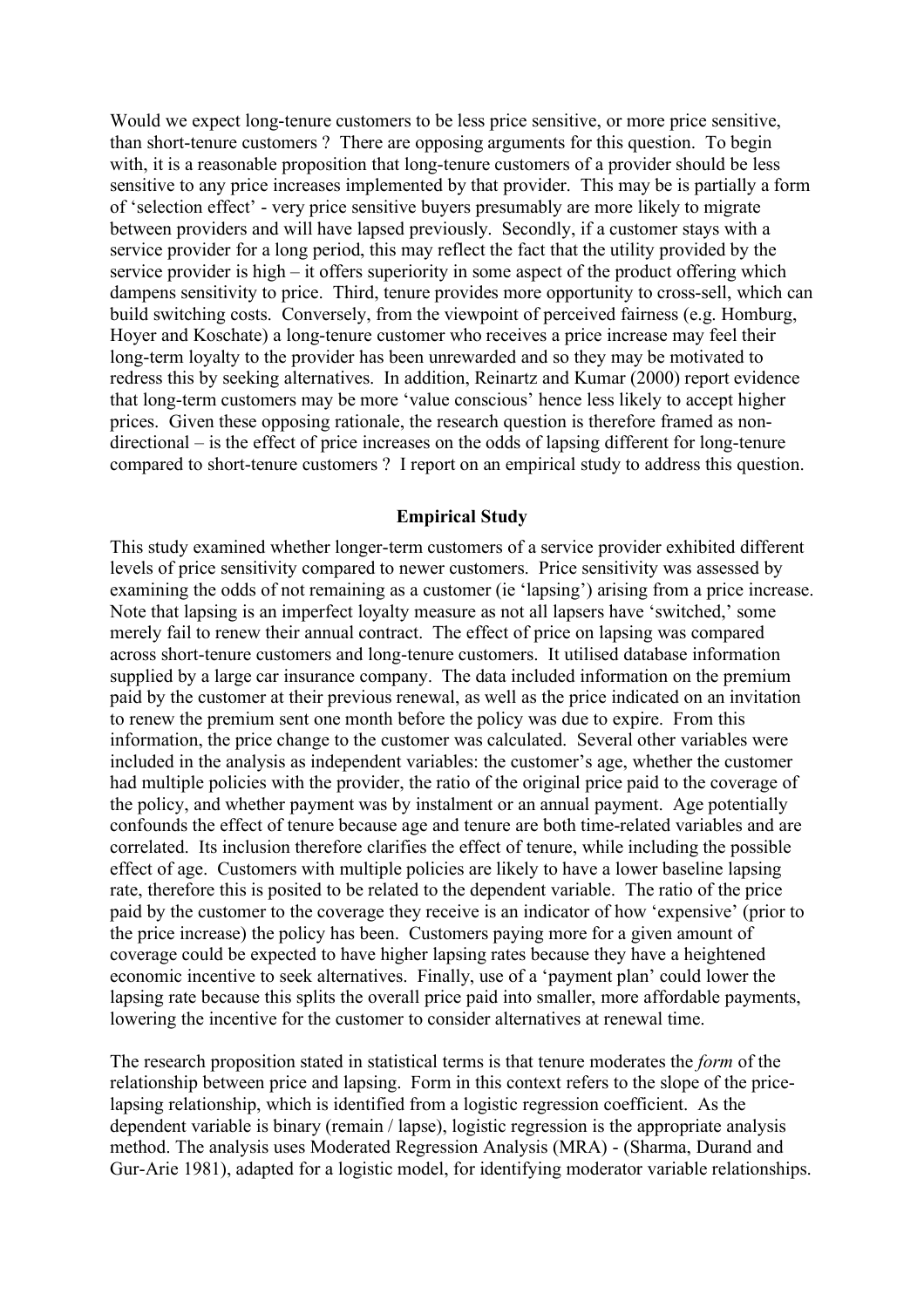The approach commences with specifying three regression equations to identify if the coefficients are equal in each case.

$$
(1) \qquad Log\left(\frac{P}{1-p}\right) = \beta_0 + \beta_1 X_1
$$

(3) 
$$
Log\left(\frac{P}{1-P}\right) = \beta_0 + \beta_1 X_1 + \beta_2 X_2 + \beta_3 X_1 * X_2
$$

(2) 
$$
Log\left(\frac{P}{1-p}\right) = \beta_0 + \beta_1 X_1 + \beta_2 X_2
$$
  
See Sharma, Durand and Gur-  
Arie (1981 p. 295)

.<br>. . Where P is the probability of lapsing.  $P/(1-P)$  is the *odds* of lapsing. In this model  $X_1$  is the extent of upward price increase faced by the consumer ranging from 0 to  $+20$  percent more than their last renewal price.  $X_2$  is tenure in years, ranging from 1 to 15 years. The other independent variables are omitted from these illustratory equations for simplicity. If the coefficient for tenure is statistically significant in (2), but the interaction term in (3) is not, then tenure is merely a predictor variable. If the coefficient for the price x tenure interaction in (3) is statistically significant, this indicates that the effect of price on the odds of lapsing is contingent on the tenure of the customer. A negative coefficient would indicate that tenure dampens the effect of a price increase, whereas a positive coefficient would indicate longer tenure heightens the effect of a price increase. The interaction term was constructed using mean-centred price and tenure variables to reduce co-linearity. The price and tenure variables used as independent variables were not mean centred. Results are shown below.

| Coefficients:     | Model 1           |      | Model 2          |      | Model 3                   |      |
|-------------------|-------------------|------|------------------|------|---------------------------|------|
| Independent       | Price, $+ age$ ,  |      | Price, Tenure +  |      | Price, Tenure, Price x    |      |
| variables:        | multiple policies |      | age, multiple    |      | Tenure, $+$ age, multiple |      |
|                   | & ratio           |      | policies & ratio |      | policies & ratio          |      |
|                   | B                 | S.E. | B                | S.E. | B                         | S.E. |
| Constant          | $-2.2$            | .05  | $-2.0$           | .05  | $-2.1$                    | 0.05 |
| Price increase    | $+0.034$          | .003 | $+0.03$          | .003 | $+0.27$                   | .003 |
| Age               | $-0.013$          | .001 | $-.009$          | .001 | $-.009$                   | .001 |
| Tenure            |                   |      | $-0.08$          | .004 | $-0.08$                   | .004 |
| Price x Tenure    |                   |      |                  |      | $-.002$                   | .001 |
| Multiple policies | $-0.66$           | .07  | $-.58$           | .07  | $-.57$                    | .07  |
| Price/Cover ratio | $+0.09$           | .004 | 0.09             | .004 | 0.09                      | .004 |
| Payment           | $-4.0$            | .21  | $-4.0$           | .21  | $-4.1$                    | .21  |
| Nagelkerke $R^2$  | 0.09              |      | 0.10             |      | 0.10                      |      |
| -2LL ratio        | 42584             |      | 42123            |      | 42115                     |      |

**Table 1 MRA: Model Comparisons. Dependent variable is odds of lapse v. renew.**

*The interaction term is statistically significant, suggesting tenure moderates the effect of price*

#### **Results**

The model parameters are all statistically significant at p< 0.05 or less, and the Nagelkerke fit statistic is reasonable at 0.10. It is difficult to produce a 'large' fit statistic from a logistic model when the variable of interest is far from a 50:50 split – here, the baseline split is 90% renew and 10% lapse. In this instance, the 'null' model can correctly classify 90% of cases by classifying every case as a non-lapser. Therefore a pseudo  $R^2$  of 0.10 is quite acceptable. The coefficient for the interaction term price x tenure in the MRA is statistically significant  $(\chi^2 8, df 1, p<0.01)$  even though the log likelihood ratio is reduced by a comparatively small amount. Given that the coefficient for tenure and the interaction term are both statistically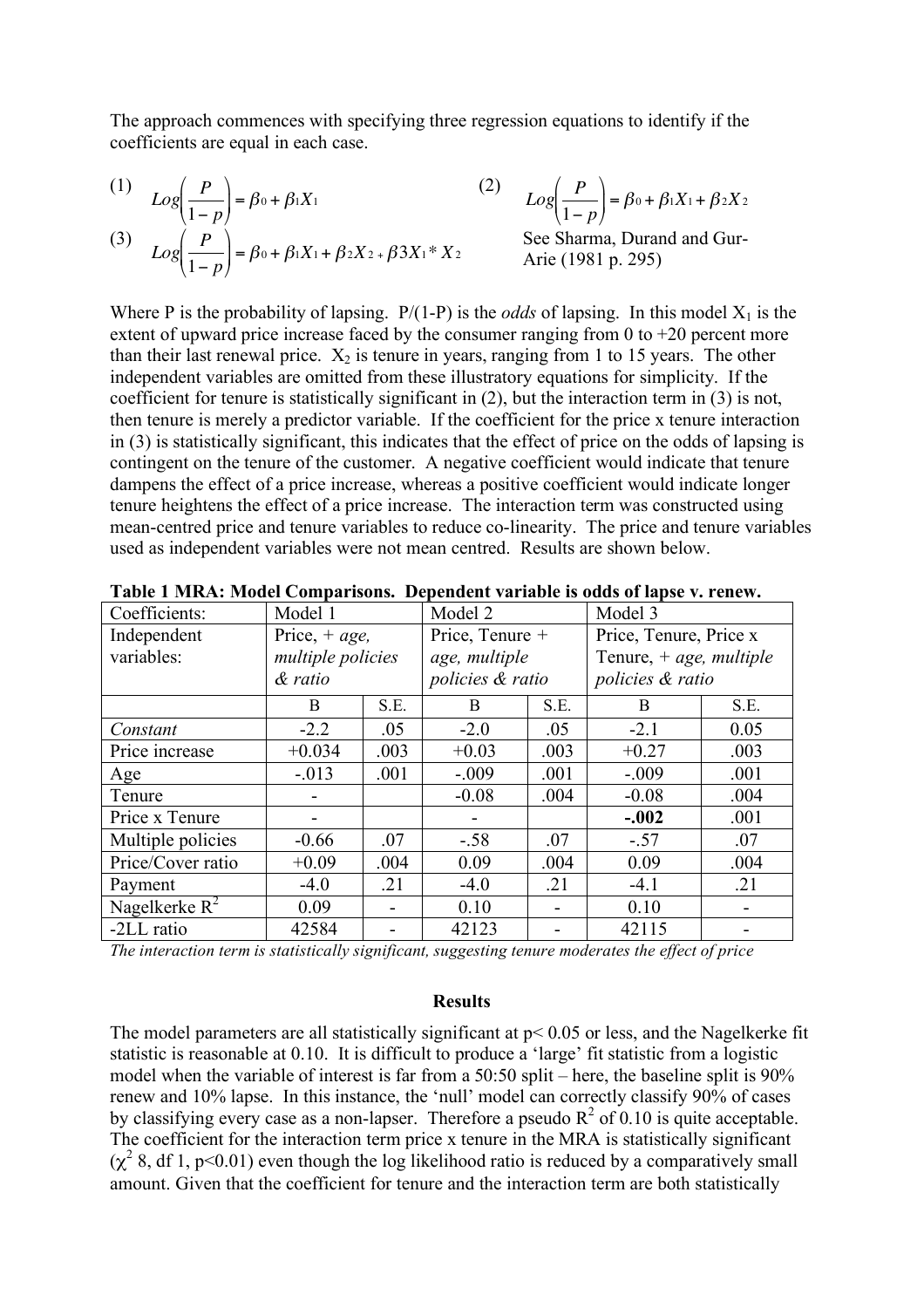significant, the appropriate classification for tenure is a *quasi-moderator* (Sharma, Durand and Gur-Arie 1981). That is, it is related to the criterion variable and interacts with the predictor (independent) variable, namely price. The negative sign of the interaction coefficient suggests it dampens / weakens the effect of price on the odds of lapsing. That is, as tenure increases, the impact of higher prices on the odds of lapsing weakens. Based on the MRA results, I conducted a sub-group analysis to further clarify the role of tenure. The sample was split into two groups: a short-tenure group and a long-tenure group. Results are shown below. The mean tenure in years of the short-tenure group was 2.2 years, the longtenure group averaged 9 years. Results are in Table 2 below.

| Table 2. Sub-group analysis. Dependent variable is out of lapse vielety. |                  |       |  |                  |       |  |  |  |  |  |
|--------------------------------------------------------------------------|------------------|-------|--|------------------|-------|--|--|--|--|--|
| Coefficients:                                                            | Group 1: short-  |       |  | Group 2: long-   |       |  |  |  |  |  |
|                                                                          | tenure customers |       |  | tenure customers |       |  |  |  |  |  |
|                                                                          | Coefficient (B)  | S.E.  |  | Coefficient (B)  | S.E.  |  |  |  |  |  |
| Constant                                                                 | $-6.37$          | 0.25  |  | $-6.1$           | 0.42  |  |  |  |  |  |
| Price increase                                                           | $+0.36$          | 0.003 |  | $+0.15$          | 0.006 |  |  |  |  |  |
| Age                                                                      | $-.010$          | 0.009 |  | $-.010$          | 0.002 |  |  |  |  |  |
| Multiple policies                                                        | $-0.56$          | 0.09  |  | $-0.62$          | 0.13  |  |  |  |  |  |
| Price/Cover ratio                                                        | $+0.9$           | 0.004 |  | $+, 10$          | 0.007 |  |  |  |  |  |
| Payment plan                                                             | $-4.2$           | 0.24  |  | $-3.5$           | 0.41  |  |  |  |  |  |
| Nagelkerke $R^2$                                                         | 0.10             |       |  | 0.06             |       |  |  |  |  |  |

**Table 2: Sub-group analysis. Dependent variable is odds of lapse v renew.**

*The coefficient for price is lower among long-tenure customers*

The sub-group analysis further clarifies the moderating role of tenure. The coefficient for price is markedly lower among long-tenure customers, by approximately half. Likewise the explanatory power of the logistic model is lower among long-tenure customers suggesting that price simply has less impact on the odds of lapsing among longer-tenure customers.

We can exponentiate the coefficients  $(e^{A})$  to gain a sense of how much difference in the odds of lapsing there are among short-tenure customers compared long-tenure customers when faced with a price increase. The average odds of lapsing among short-tenure customers is 0.13 (11.5% lapse / 88.5% renew = 0.13). The exponentiated coefficient for price among short-tenure customers is  $e^{\lambda^{0.036}} = 1.036$ . A 1% price rise therefore raises the odds of lapsing by a factor of 1.036, which translates to a new lapsing rate of 11.9%. In other words, a 0.4 percentage point increase in lapsing for every 1% rise in price. Among long-tenure customer the average odds of lapsing is  $0.076$  (7.1% lapse, 92.9% renew = 0.076). The exponentiated coefficient for price among short-tenure customers is 1.015. A 1% price rise therefore raises the odds of lapsing by a factor of 1.015. This translates to a new lapsing rate of 7.2%. In other words, a 0.1 percentage point increase in lapsing for every 1% price rise. These figures give some sense of the managerial implications of the results presented here. Larger price increases would obviously result in quite marked differences in the change in lapsing rates among short-tenure versus long-tenure customers. These results, albeit based on only one set of data, suggest tenure does have a statistically and managerially significant relationship with reduced sensitivity to price increases. Does tenure 'cause' reduced price sensitivity ? This is unknown. It may be that a common factor underlies the relationship. For example, perhaps the long-tenure customers in this study are inherently less price sensitive. Such causal questions are difficult to answer. The next step for this research is replication, to test the generalisability of the tenure – reduced price sensitivity relationship.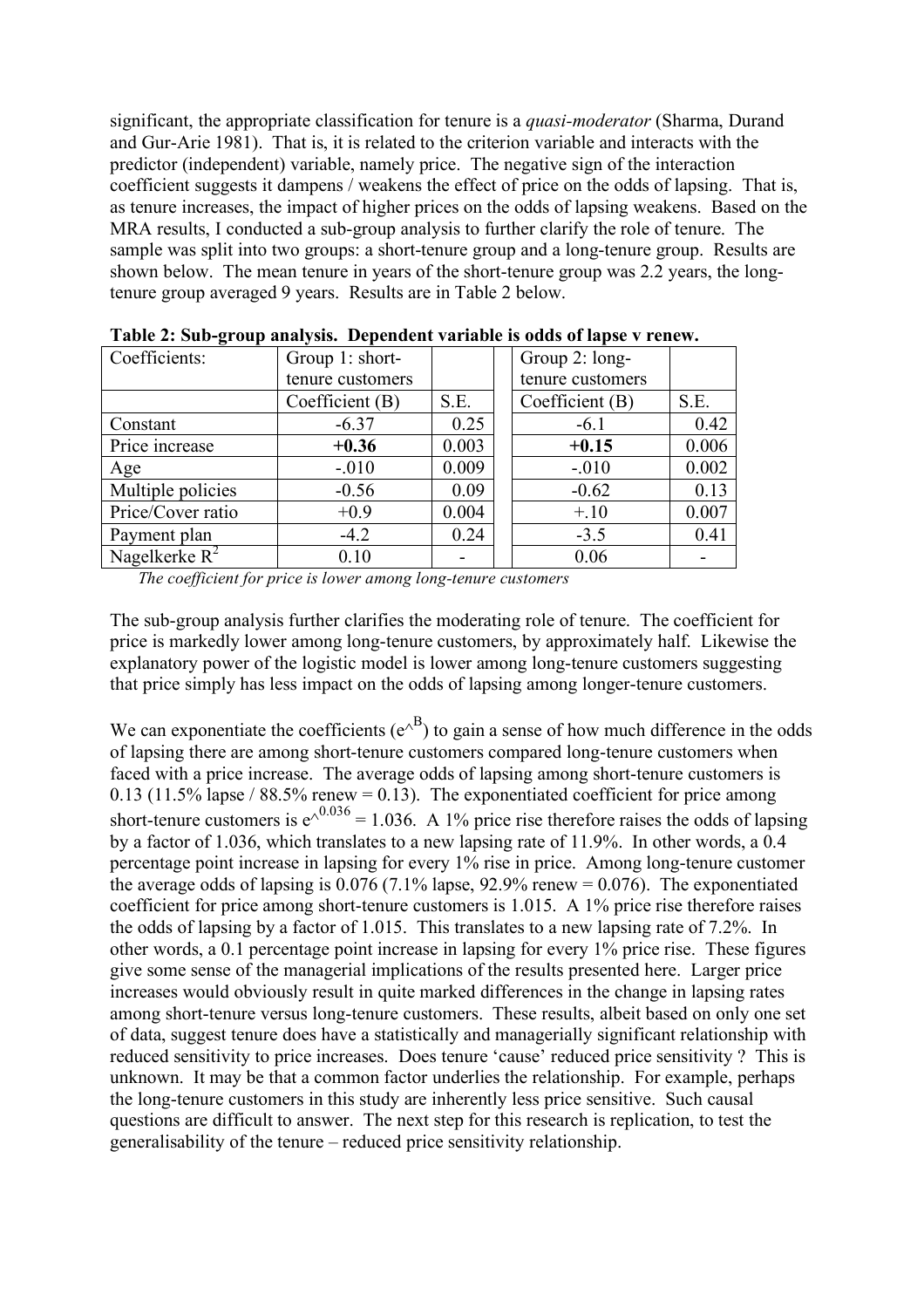# **References**

Biong, H. (1993) Satisfaction and Loyalty to Suppliers within the Grocery Trade. European Journal of Marketing 27 (No. 7): 21-38.

Bloemer, J. M. M., and Lemmink, J. G. A. M. (1992) The Importance of Customer Satisfaction in Explaining Brand and Dealer Loyalty. Journal of Marketing Management 8: 351-364.

Bolton, R. N., Kannan, P. K., and Bramlett, M. D. (2000) Implications of loyalty program membership and service experiences for customer retention and value. Journal of the Academy of Marketing Science 28 (1): 95-108.

Danaher, P. J. (2002) Optimal pricing of new subscription services: analysis of a market experiment. Marketing Science 21 (2): 119 - 138.

Danaher, P. J., and Gallagher, R. W. (1997) Modelling Customer Satisfaction in Telecom New Zealand. European Journal of Marketing 31 (No. 2): 122-133.

Hogan, J. E., Lemon, K. N., and Rust, R. T. (2002) Customer equity management: charting new directions for the future of marketing. Journal of Service Research 5 (1): 4-12.

Homburg, C., Hoyer, W. D., and Koschate, N. (2005) Customers' reactions to price increases: Do customer satisfaction and perceived motive fairness matter? Journal of the Academy of Marketing Science 33 (1): 36-49.

Iacobucci, D., Grayson, K. A., and Ostrom, A. L. (1994) The Calculus of Service Quality and Customer Satisfaction. In Advances in Services Marketing and Management. Eds. T. A. Swartz, D. E. Bowen and S. W. Brown. Greenwich, Connecticut: JAI Press Inc., 1-67.

Kamakura, W. A., Wedel, M., de Rosa, F., et al. (2003) Cross-Selling Through Database Marketing: A Mixed Factor Analyzer for Data Augmentation and Predication. International Journal of Research in Marketing 20: 45-65.

Marn, M. V., and Rosiello, R. L. (1992) Managing Price, Gaining Profit. Harvard Business Review September//October: 84-94.

Mittal, B., and Lassar, W. M. (1998) Why do customers switch? The dynamics of satisfaction versus loyalty. The Journal of Services Marketing 12 (3): 177-194.

Patterson, P. G., and Spreng, R. A. (1997) Modelling the relationship between perceived value, satisfaction and repurchase intentions in business-to-business, services context: An empirical examination. International Journal of Service Industry Management 8 (5): 414-434.

Ranaweera, C., and Prabhu, J. (2003) On the relative importance of customer satisfaction and trust as determinants of customer retention and positive word of mouth. Journal of Targeting, Measurement and Analysis for Marketing 12 (1): 82-90.

Reichheld, F. F. (1996) Learning from Customer Defections. Harvard Business Review 74  $(2)$ : 56-69.

Reichheld, F. F., and Sasser, W. E. J. (1990) Zero Defections: Quality Comes to Services. Harvard Business Review 68 (5, September-October): 105-111.

Reichheld, F. F., and Teal, T. (1996) The Loyalty Effect: The Hidden Force Behind Growth, Profits, and Lasting Value. Boston, Massachusettes: Harvard Business School Press.